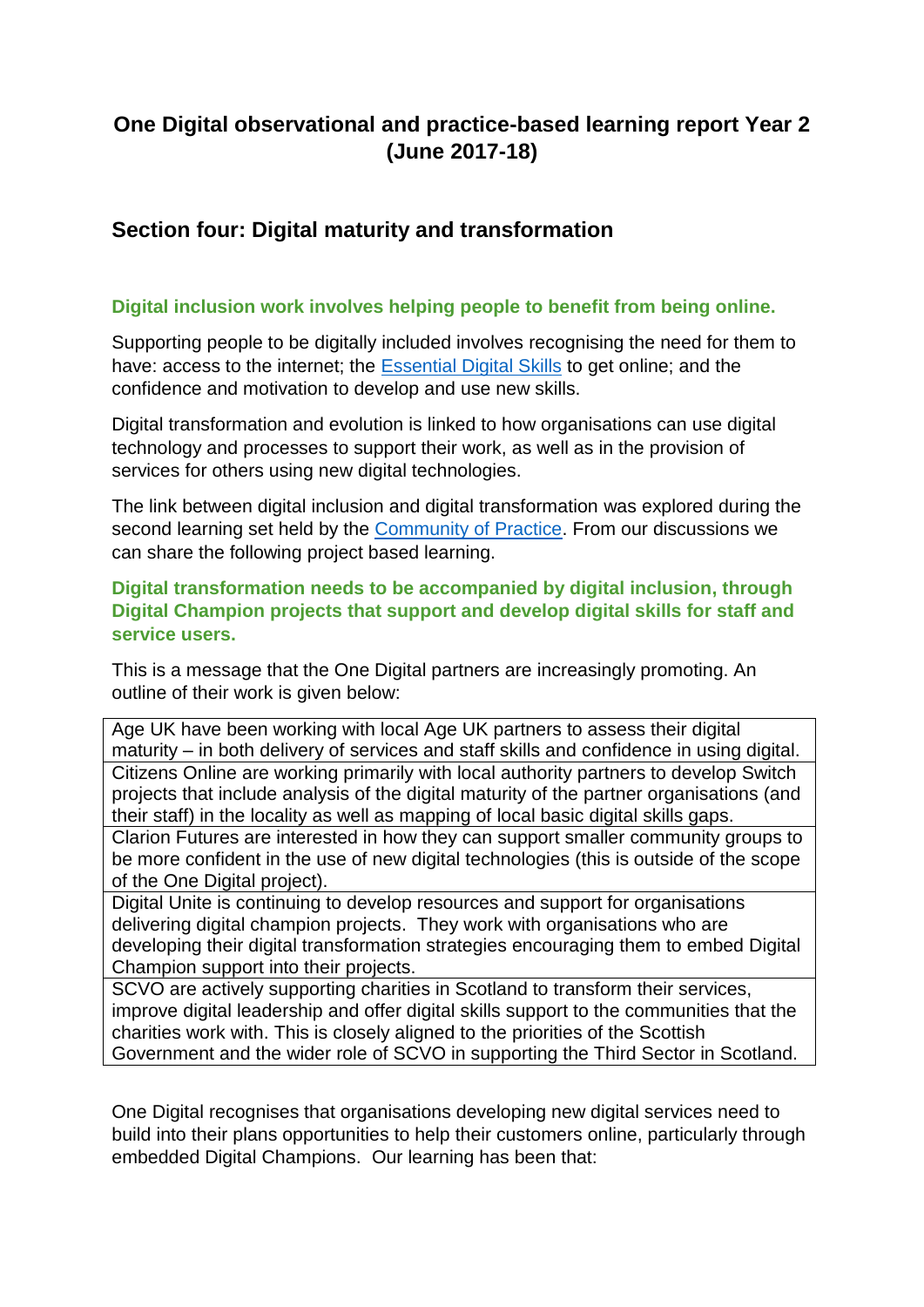- Digital strategies need to be cross-organisational in approach and fully engage with and understand customer needs.
- New digital service design needs to be fully accessible. One Digital supported the development of the new CAST [Digital Design Principles for UK Charities.](https://medium.com/@wearecast/10-digital-design-principles-to-help-uk-charities-build-betterdigitalservices-b5e990d1e1b9)
- Assessing the basic digital skills of staff, and their facilitating/enabling skills, is an essential part of digital transformation projects and of building successful Digital Champion projects. Often staff taking on the Champion role lack confidence in their own digital knowledge.
- The role of Digital Champions in supporting colleagues to develop the necessary skills [Essential Skills for Work](https://www.sqa.org.uk/sqa/75022.html) for any internal digital change can usefully be developed as part of digital transformation projects.

#### **Digital maturity assessments need to be structured. There are common themes that projects benefit from assessing.**

A review of the areas being assessed is included in the tables below. Assessment tools are seen as beneficial as a digital motivator and as a way of prioritising future resources and investment.

Assessment questions are asked of both organisations and individuals. There is a similarity in the types of questions asked of both an organisation and an individual.

### **Assessment question themes**

Questions can be formulated for both individuals and organisations covering all or some of the themes.

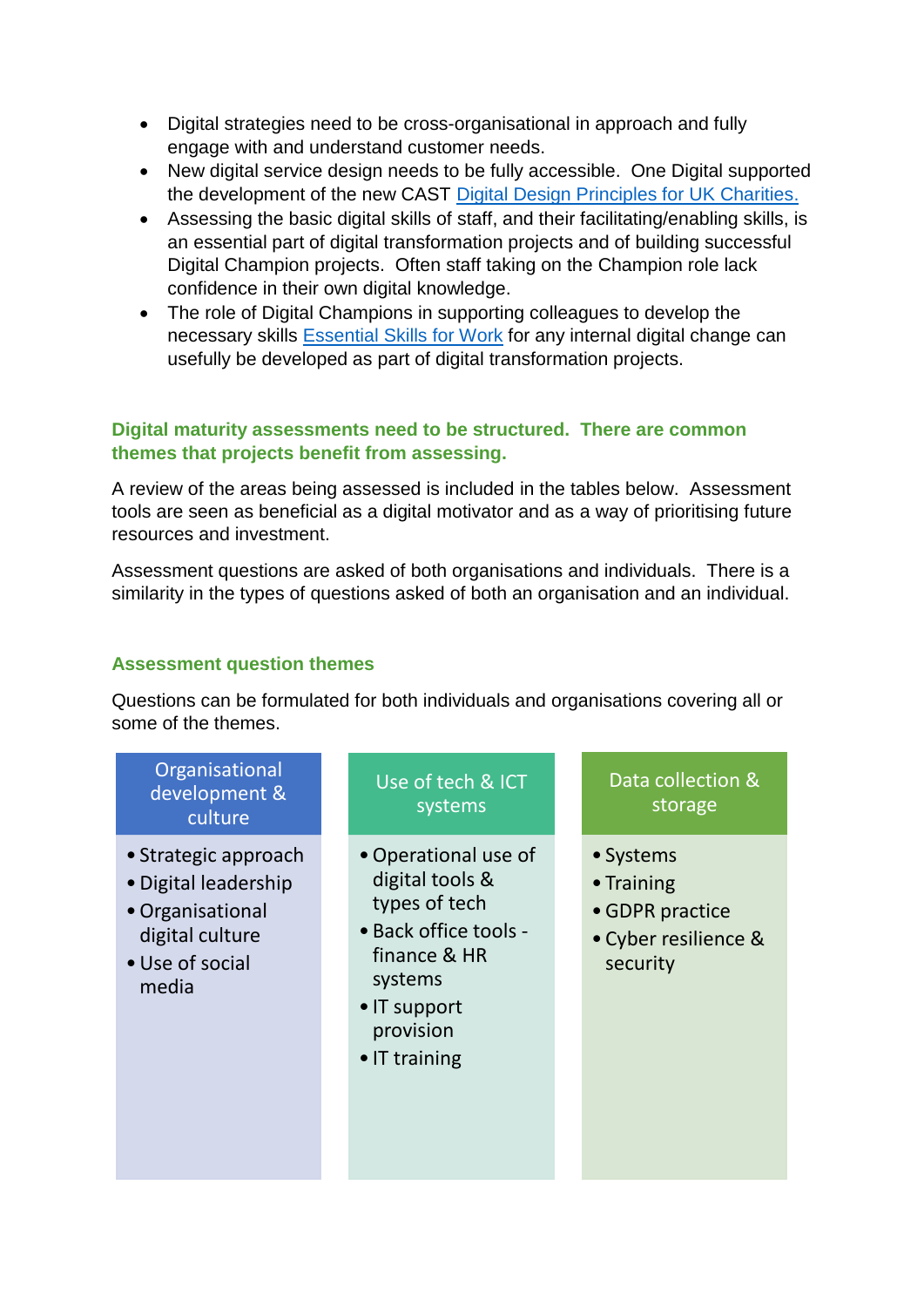### Service delivery

- Types & level of digitally enabled service delivery
- Priorities for future digital services
- Engagement of staff, customers & service users in the development of digitally provided services

## Digital inclusion activity

- Levels of customer skills & barriers to being online
- Staff & organisational support available to learners (training, facilities, WiFi)

### Staff & volunteer confidence & skills

- Self-assessment of digital skills
- •Attitudes to digital
- Training needs
- •Organisations training offer

### **Achieving good levels of partner engagement with digital maturity assessment work can be challenging to achieve**

This is can be the case for both surveys requiring organisational responses as well as for individuals.

- Some partners incentivised individual responses to surveys.
- There was recognition that often staff can disengage through professional survey fatigue.
- The value of maturity assessments is more often seen as positive at strategic level. Although it was recognised that the benefit an organisation gains from undertaking a digital maturity assessment is directly linked to the level of commitment to it and the quality of the inputs.

### **Support for organisations conducting digital maturity assessments is vital**

Such support is being provided by [One Digital partners](https://onedigitaluk.com/projects/) in both formal and informal ways. Digital assessments have multiple benefits in:

- Creating a digitally exciting environment, promoting the use of new digital tools and directly offering support to organisations wanting to undertake digital transformation are being undertaken by all partners and is a key to sharing learning around new digital developments.
- Promoting a culture of honest assessment of digital maturity and recognition that the word 'maturity' has the potential to seem judgemental. Encouraging debate and conversation on what works and is most effective has many